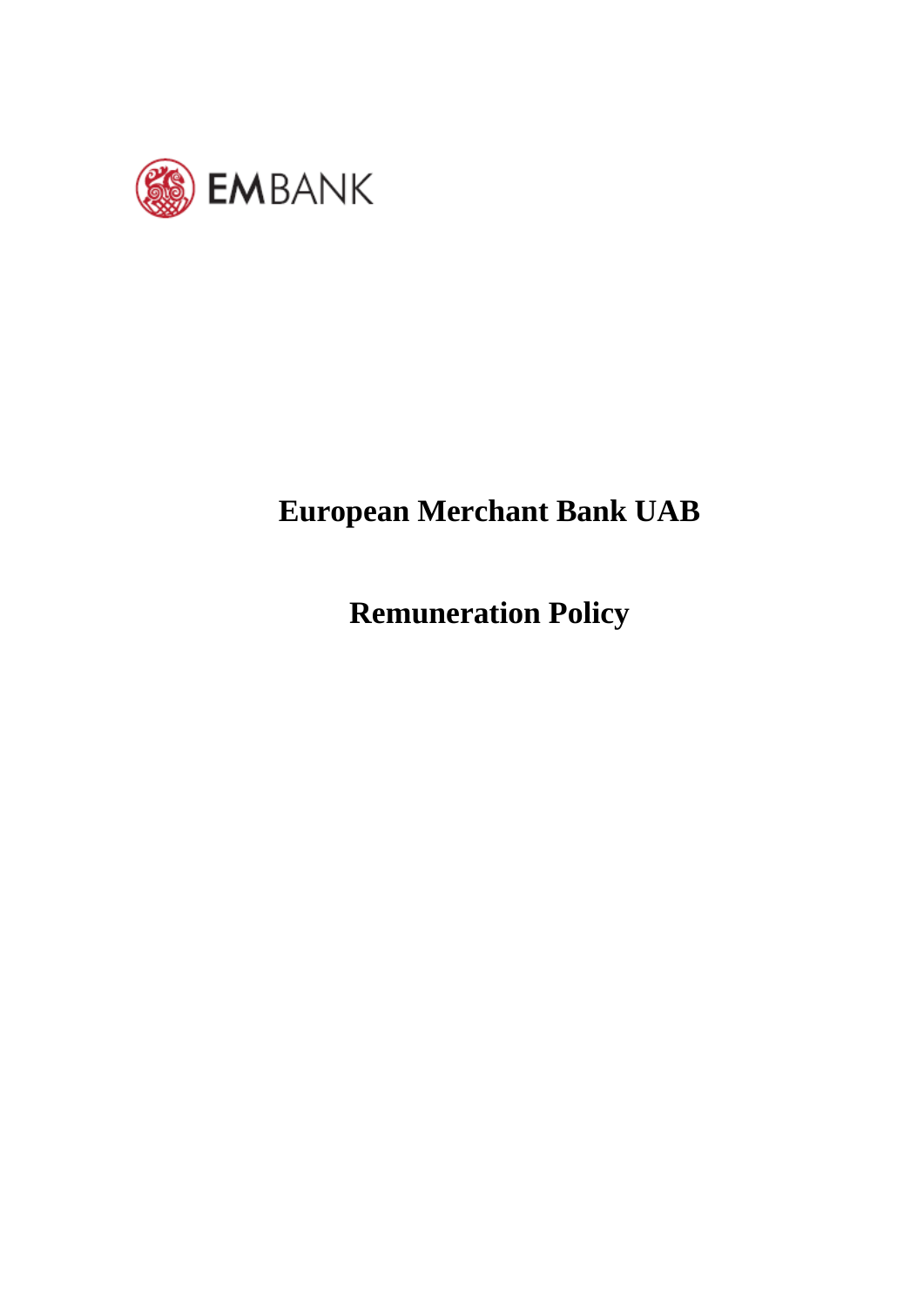

## Contents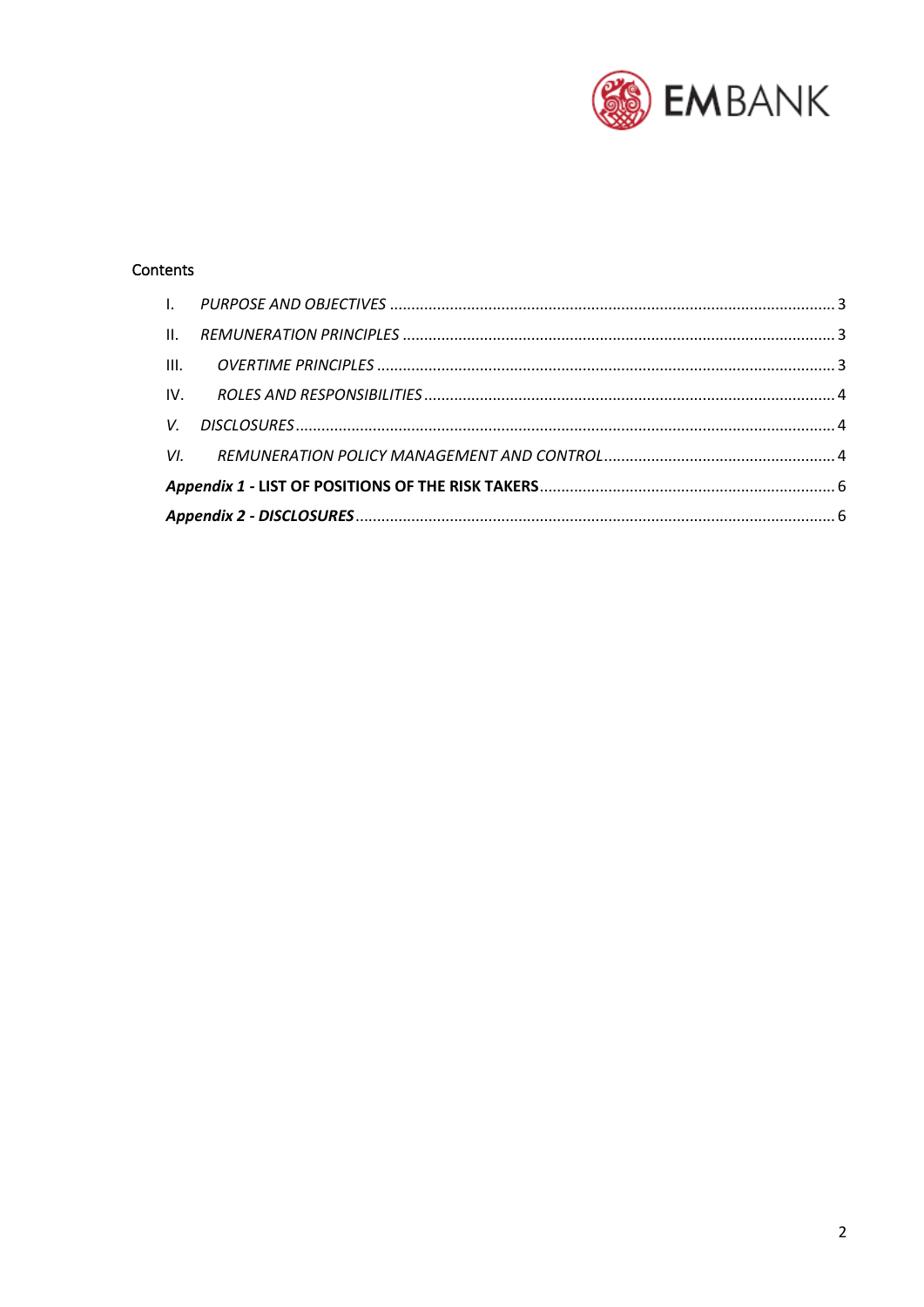

#### <span id="page-2-0"></span>I. *PURPOSE AND OBJECTIVES*

- 1.1. The purpose of this Remuneration Policy (the "Policy") is to define core principles and policy of remuneration of employees of the European Merchant Bank (the "Bank"). The Policy establishes the basic principles of remuneration in order to reward sustainable long-term value creation in line with the interests of shareholders, investors, and customers to enable the Bank to attract, retain and train talented employees.
- 1.2. The Supervisory Board approves and oversees the implementation of the Policy.
- 1.3. The Management Board implements the Policy according to powers delegated by the Supervisory Board.
- 1.4. The remuneration principles governed by the Policy apply to all employees of the Bank.

#### <span id="page-2-1"></span>II. *REMUNERATION PRINCIPLES*

- 2.1. The Bank's remuneration scheme consists of the following:
	- 2.1.1.fixed remuneration component,
	- 2.1.2.benefits,
	- 2.1.3.one-time bonus payments.
- 2.2. Fixed remuneration is monthly salary determined in the employment contract which in each case reflects the level of the employee's professional experience, role, responsibilities set by the job description and role charter, principle of remuneration, specific knowledge, skills and competences, the salary budget opportunities. Fixed remuneration is not related to performance.
- 2.3. Benefits may be granted to employees as a long-term or short-term benefits or allowances that may be received by the employees. Benefits are considered as part of the fixed remuneration and in addition, are intended to encourage employee's involvement, loyalty, forming the employer's distinctiveness, increasing its attractiveness, helping to achieve better performance and to provide a competitive overall reward package. Benefits apply regardless of the individual performance of the employees and are irrevocable for the validity of the benefits provided term of office and/or as long as the employee occupies a certain role to which the specific benefit is assigned.
- 2.4. One-time bonuses might be paid at the initiative and discretion of the employer to motivate the employees without any link to any performance criteria (i.e., new year bonus).
- 2.5. There is no variable remuneration and deferred remuneration in the Bank.

#### <span id="page-2-2"></span>III. *OVERTIME PRINCIPLES*

3.1. For overtime work, like a day off that was not required by the work Schedule, on a holiday, work at night, the specific payment rates shall be established according to article 144 of the Labour Code of the Republic of Lithuania.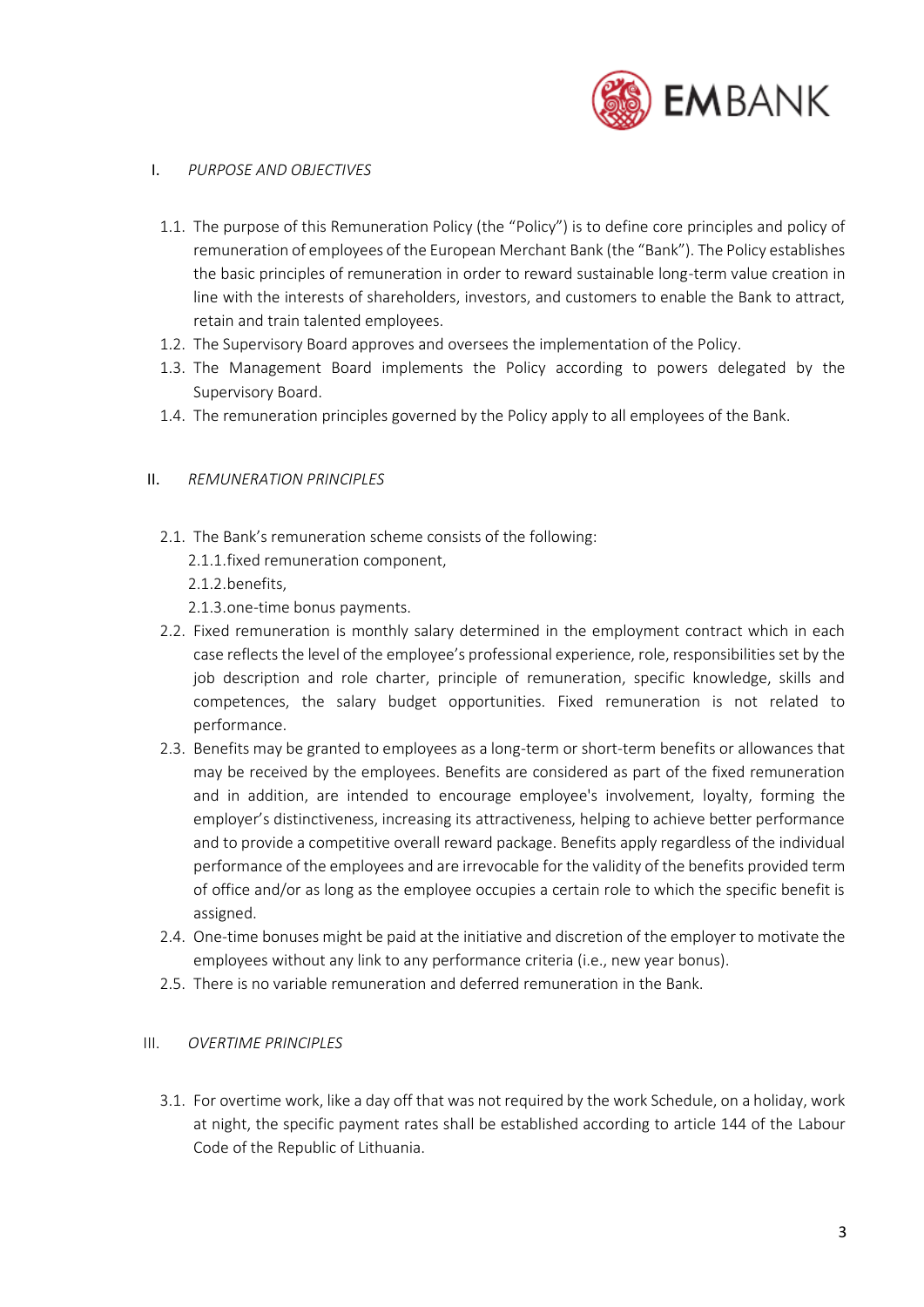

- <span id="page-3-0"></span>IV. *ROLES AND RESPONSIBILITIES*
	- 4.1. Supervisory Board is authorized to:
		- 4.1.1.Approve list of "Risk Taker" positions (Appendix 1) upon submission from Management Board,
		- 4.1.2.Approve annual remuneration budget,
		- 4.1.3.Approve payment of and total amount of one-off bonus,
		- 4.1.4.Approve one-off bonus amount for Management Board, Head of Internal Audit and Internal Control Officer.
		- 4.1.5.Approve Key Performance indicators ("KPI's") for Management Board members.
	- 4.2. Audit Committee is authorized to approve KPIs for Head of Internal Audit and Internal Control Officer.
	- 4.3. Management Board is authorized to:
		- 4.3.1.Determine salary ranges for each employee level or delegate this authority to CEO,
		- 4.3.2.Determine distribution of annual remuneration budget or delegate this authority to CEO,
		- 4.3.3.Determine one-off bonus amount of CEO (this cannot be delegated),
		- 4.3.4.Approve internal procedures and processes for Policy implementation.
	- 4.4. CEO is authorized to
		- 4.4.1.Determine individual one-off bonus amounts of all employees under the delegation given by Management Board (except for own),
		- 4.4.2.Approve Key Performance Indicators ("KPI"s) of employees except for Management Board members, Head of Internal Audit and Internal Control Officer.
	- 4.5. The Management Board is responsible for implementation of the Remuneration Policy and approval of respective internal procedures.
	- 4.6. The Finance Department coordinates the implementation of the Remuneration Policy within the Bank.

#### <span id="page-3-1"></span>*V. DISCLOSURES*

5.1. Disclosures regulated under article 450 of the Regulation EU No. 575/2013 dated 26 June 2013 on Prudential Requirements for Credit Institutions and Investment firms should be published on Bank's web site under "Corporate Governance" section until 30 April of each year by HR Department based on closing figures of previous financial year.

#### *VI. REMUNERATION POLICY MANAGEMENT AND CONTROL*

- <span id="page-3-2"></span>6.1. Management Board reviews and submits suggestion to update Policy to Supervisory Board once a year.
- 6.2. The Internal Audit of the Bank must check the implementation of the Policy principles at least once a year.
- 6.3. If amended, the Policy is submitted to the Bank of Lithuania every year before 31 March of the current year.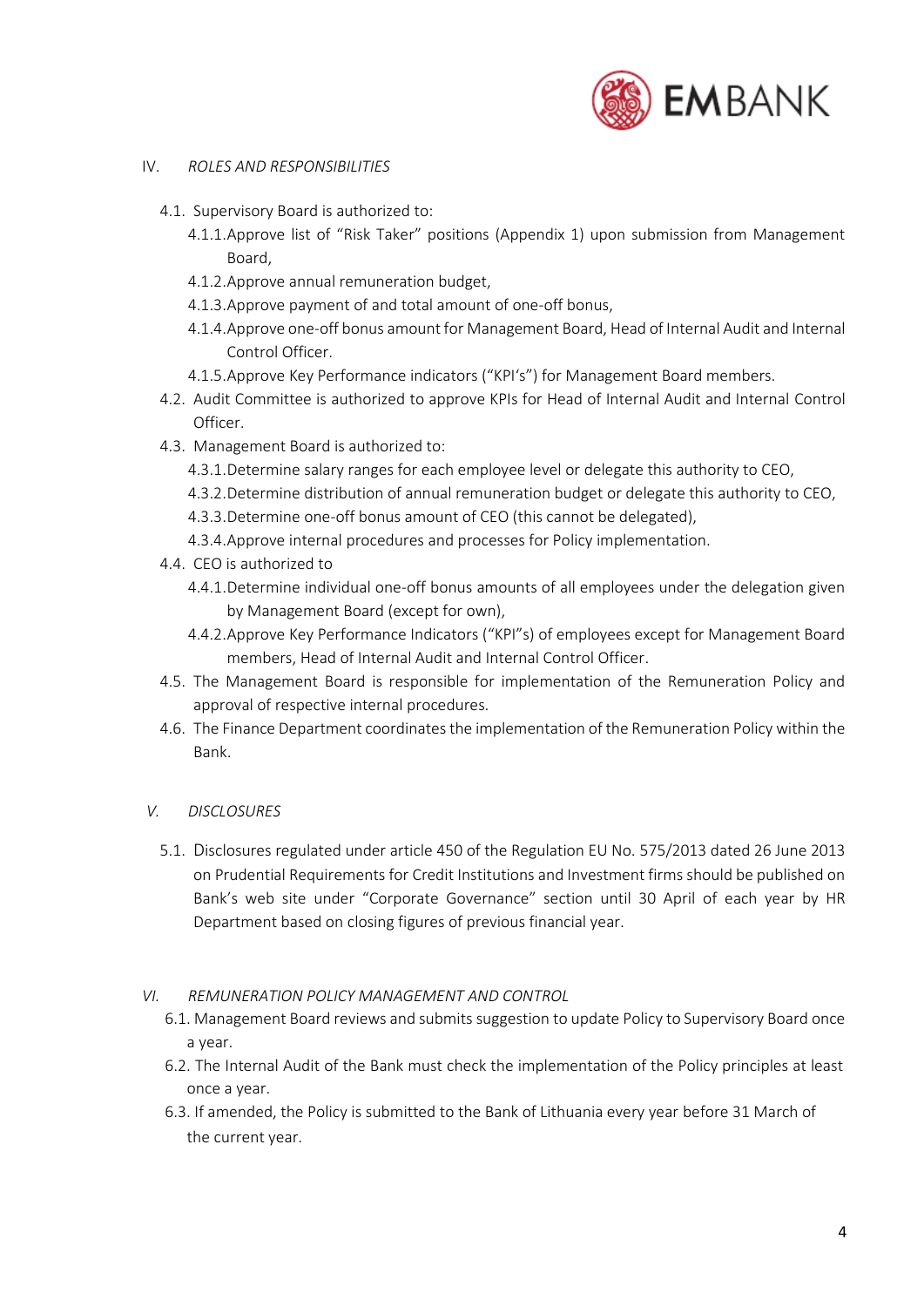

- 6.4. The Bank must submit the information about the Employees whose professional activity and/or decisions made may have a significant impact on the Bank's risk profile to the supervisory institution within 5 business days after such amendments are approved by the Bank.
- 6.5. The Board must ensure that internal regulations and applicable documents adhere to the Policy.